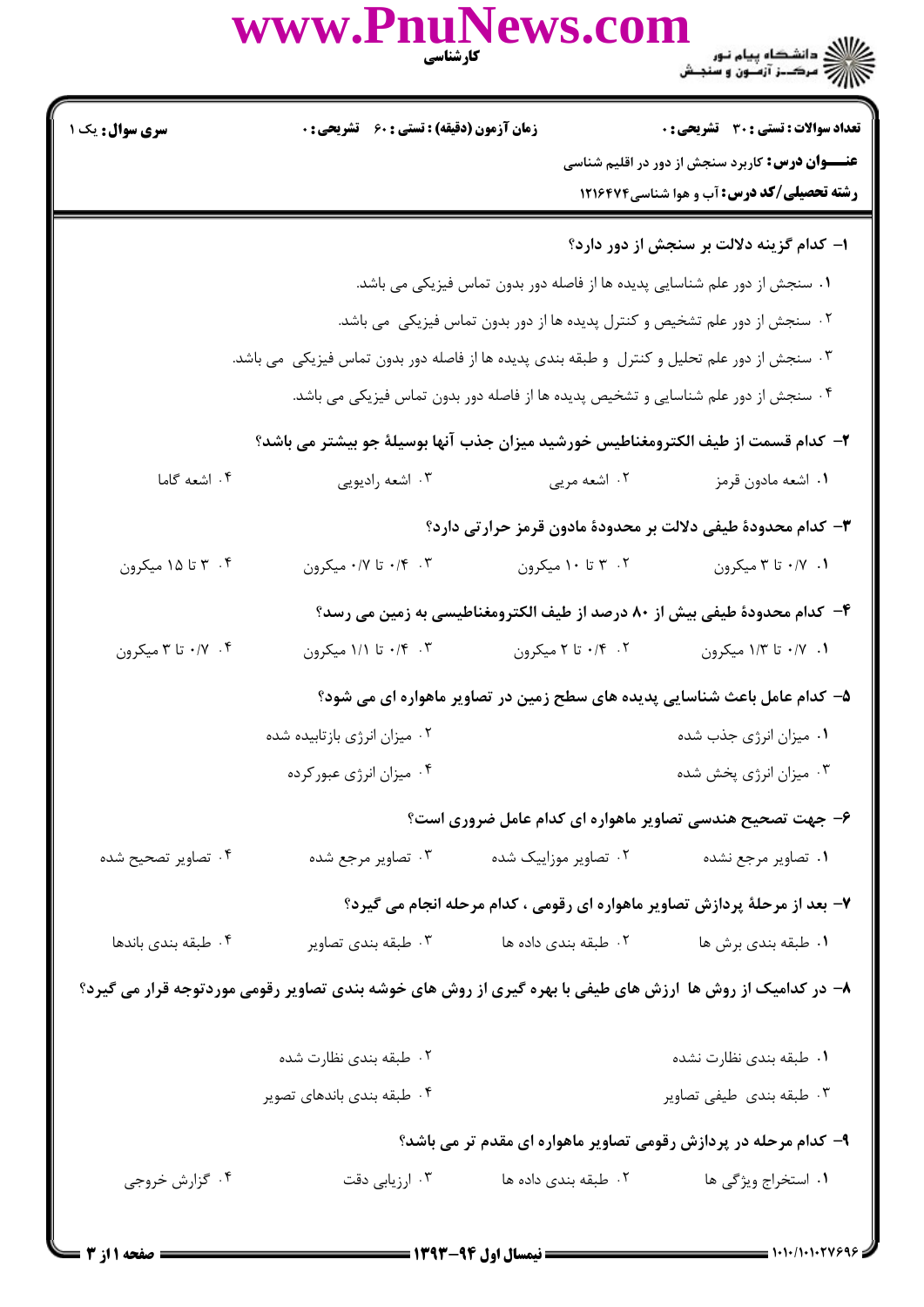|                        | www.PnuNews.com<br>كارشناسي                                                                      |                                                                                                                                                                                                           | ے ۔<br>کا اللہ دانشگاہ پیام نور<br>کا اللہ مرکبز آزمون و سنجش               |
|------------------------|--------------------------------------------------------------------------------------------------|-----------------------------------------------------------------------------------------------------------------------------------------------------------------------------------------------------------|-----------------------------------------------------------------------------|
| <b>سری سوال : ۱ یک</b> |                                                                                                  | تعداد سوالات : تستى : 30 ٪ تشريحي : 0<br><b>زمان آزمون (دقیقه) : تستی : 60 ٪ تشریحی : 0</b><br><b>عنـــوان درس:</b> کاربرد سنجش از دور در اقلیم شناسی<br><b>رشته تحصیلی/کد درس:</b> آب و هوا شناسی۱۲۱۶۴۷۴ |                                                                             |
|                        |                                                                                                  |                                                                                                                                                                                                           | ۱۰– کدامیک از ماهواره های هواشناسی خورشید آهنگ می باشد؟                     |
| GSM . f                | <b>INSAT . ٣</b>                                                                                 | GOES .Y                                                                                                                                                                                                   | TIROS .1                                                                    |
|                        |                                                                                                  |                                                                                                                                                                                                           | <b>۱۱- کدام سنجنده دارای قدرت تفکیک ۱۶۸ کیلومتر می باشد؟</b>                |
| SBUR . F               | MSU . ٣                                                                                          | HRIRS .Y                                                                                                                                                                                                  | AVHRR .1                                                                    |
|                        | 1۲- کدامیک از باندهای سنجندهٔ AVHRR جهت تعیین دما و مطالعه ابرها بیشتر بکار می رود ؟             |                                                                                                                                                                                                           |                                                                             |
| ۰۴ دوم                 | ۰۳ سوم                                                                                           | ۰۲ پنجم                                                                                                                                                                                                   | ۰۱ اول                                                                      |
|                        | ۱۳– در کدامیک از ماهواه های هواشناسی رادیومتر اسکن چرخشی طیف مریی و مادون قرمز نصب شده است؟      |                                                                                                                                                                                                           |                                                                             |
| $GMS \cdot$ f          | GOES . ٣                                                                                         | <b>INSAT Y</b>                                                                                                                                                                                            | Meteosat .1                                                                 |
|                        | ۱۴– در کدامیک از تصاویر پدیده هایی مانند برف ومیزان آلبدوی زیاد آنها باعث روشن تر تصاویر می شود؟ |                                                                                                                                                                                                           |                                                                             |
| ۰۴ تصاویر میکروویو     | ۰۲ تصاویرمادون قرمز مستقل تصاویر رادیویی .                                                       |                                                                                                                                                                                                           | ۰۱ تصاویر مربی                                                              |
|                        |                                                                                                  |                                                                                                                                                                                                           | 1۵– در کدام محدودهٔ طیفی تصاویر بخار آب حاصل می شوند؟                       |
| ۰۴ ۱ تا ۷ میکرونی      | ۰۳ تا ۹ میکرونی                                                                                  | ۰۲ تا ۶ میکرونی                                                                                                                                                                                           | ۰۱ ۶ تا ۷ میکرونی                                                           |
|                        |                                                                                                  |                                                                                                                                                                                                           | ۱۶– در کدامیک از سنجنده ها امکان بازیابی کمی ویژگی های قلهٔ ابر وجود دارد؟  |
| AVHRR . F              | SBUR . ٣                                                                                         | ERBE .Y                                                                                                                                                                                                   | HRIRS .1                                                                    |
|                        |                                                                                                  |                                                                                                                                                                                                           | <b>۱۷</b> - در کدامیک از تصاویر امکان شناسایی شکل گیری تورنادوها وجود دارد؟ |
| ۰۴ تصاویر راداری       | ۰۳ تصاویر ماکروویو                                                                               | ۰۲ تصاویر مادون قرمز                                                                                                                                                                                      | ۰۱ تصاویر ماورای بنفش                                                       |
|                        |                                                                                                  |                                                                                                                                                                                                           | ۱۸– کدامیک از سیستم های ماهواره ای امکان تخمین میزان بارش وجود دارد؟        |
| ۰۴ راداری              | ۰۳ میکروویو                                                                                      | ۰۲ مریی                                                                                                                                                                                                   | ۰۱ مادون قرمز                                                               |
|                        | ۱۹– کدام گزینه در سیستم اطلاعات جغرافیایی بعنوان مؤلفه های ورودی قلمداد می شود؟                  |                                                                                                                                                                                                           |                                                                             |
| ۰۴ مدل سازی            | ۰۳ تهیه نقشه                                                                                     | ۰۲ بازیابی                                                                                                                                                                                                | ۰۱ رقومی کردن                                                               |
|                        |                                                                                                  |                                                                                                                                                                                                           | <b>۲۰</b> – مدل های رقومی زمین دلالت بر کدام ویژگی دارد؟                    |
| ۰۴ نقشه های رقومی      | ۰۳ شیب مناطق                                                                                     | ۰۲ ارتفاعی مناطق                                                                                                                                                                                          | <b>۱</b> . رقومی داده ها                                                    |
|                        |                                                                                                  |                                                                                                                                                                                                           |                                                                             |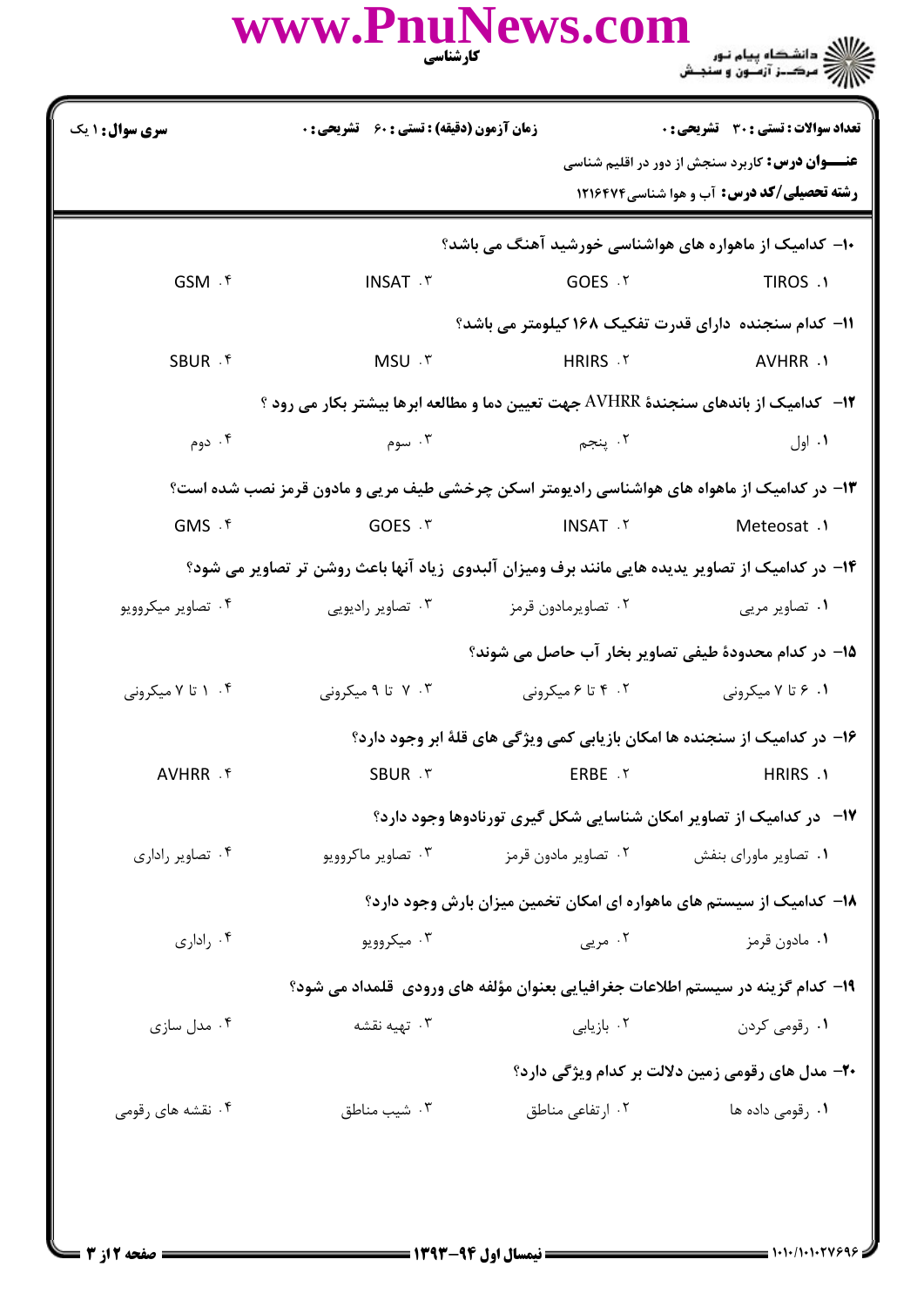|                                 | www.PnuNews.com<br>كارشناسي                                                                          |                    | ے ۔<br>کا اللہ کا مقام ہیام نور<br>کا اللہ کرکٹ آزمون و سنجش                                               |
|---------------------------------|------------------------------------------------------------------------------------------------------|--------------------|------------------------------------------------------------------------------------------------------------|
| <b>سری سوال : ۱ یک</b>          | <b>زمان آزمون (دقیقه) : تستی : 60 گشریحی : 0</b>                                                     |                    | تعداد سوالات : تستي : 30 - تشريحي : 0                                                                      |
|                                 |                                                                                                      |                    | <b>عنـــوان درس:</b> کاربرد سنجش از دور در اقلیم شناسی<br><b>رشته تحصیلی/کد درس:</b> آب و هوا شناسی1۲۱۶۴۷۴ |
|                                 | ۰۲۱− در کدامیک از روش های واسطه یابی رویکرد همسایگی پیشرفته وجود دارد؟                               |                    |                                                                                                            |
|                                 | ۰۲ وزن دهي معكوس فاصله                                                                               |                    | ۰۱ جبری و ریاضی                                                                                            |
|                                 | ۰۴ کریجینگ                                                                                           |                    | ۰۳ <sub>روش</sub> Spline                                                                                   |
|                                 | ۲۲– در کدامیک از روش های واسطه یابی از کوواریانس فضایی استفاده می شود؟                               |                    |                                                                                                            |
| ۰۴ کریجینگ                      | ۰۳ معکوس                                                                                             | ۰۲ آماری           | ۰۱ جبری                                                                                                    |
|                                 | ۲۳– در کدامیک از روش های واسطه یابی از تغییر پذیری فضایی استفاده می شود؟                             |                    |                                                                                                            |
| ۰۴ کریجینگ                      | ۰۳ اسپلاین                                                                                           | ۰۲ معکوس           | ۰۱ جبری                                                                                                    |
|                                 |                                                                                                      |                    | ۲۴− کدامیک از مدل ها بعنوان مدل ارتفاعی رقومی قلمداد می شود؟                                               |
| $TIN$ . $f$                     | DTEM . ٣                                                                                             | DGM .Y             | DHM .1                                                                                                     |
|                                 | ۲۵– از کدامیک از مدل های سامانه اطلاعات جغرافیایی می توان برای تهیه الگوهای هم بارش استفاده کرد؟     |                    |                                                                                                            |
| ۰۴ رقومی مسطحاتی                | ۰۳ رقومی معکوس                                                                                       | ۰۲ رقومی ارتفاعی   | ۰۱ رقومی زمینی                                                                                             |
|                                 | ۲۶– کدامیک از گزینه ها جهت پردازش مدل ارتفاعی رقومی در ساختار آگروکلیمایی مورد استفاده قرار می گیرد؟ |                    |                                                                                                            |
| ۰۴ نقشه های اقلیمی              | ۰۳ نقشه های توپوگرافی                                                                                | ۰۲ نقشه های ترابری | ۰۱ نقشه های موضوعی                                                                                         |
|                                 | ۲۷– کدام عامل در سیستم های اطلاعات جغرافیایی با توجه به تغییرعوامل اقلیمی مورد توجه قرار می گیرد؟    |                    |                                                                                                            |
| ۰۴ توزیع پوشش گیاه <sub>ی</sub> | ۰۳ توزیع منابعی                                                                                      | ۰۲ توزیع ارتقاعی   | ۰۱ کاربری زمین                                                                                             |
|                                 |                                                                                                      |                    | ۲۸- کدام روش ها در کاربرد ساج امکان شناسایی نبود داده ها فراهم می کند؟                                     |
| ۰۴ جبری                         | ۰۳ اسپلاین                                                                                           | ۰۲ کریجنیگ         | ٠١ واسطه يابي                                                                                              |
|                                 | <b>۲۹</b> - برای تهیه مدل DTM ( مدل ارتفاعی رقومی) در داده های خام کدام اقدام لازم و ضروری است؟      |                    |                                                                                                            |
| ۰۴ طبقه بندي زمين               | ۰۳ کنترل کیفیت                                                                                       | ۰۲ بازسازی         | ۰۱ به هنگام سازی                                                                                           |
|                                 |                                                                                                      |                    | <b>۳۰</b> - در سیستم مدل سازی RegCM کدام رکن اساسی وجود دارد؟                                              |
| TERRAIN . ۴                     | CCBC . ٣                                                                                             | POSST . Y          | <b>BCCI .1</b>                                                                                             |